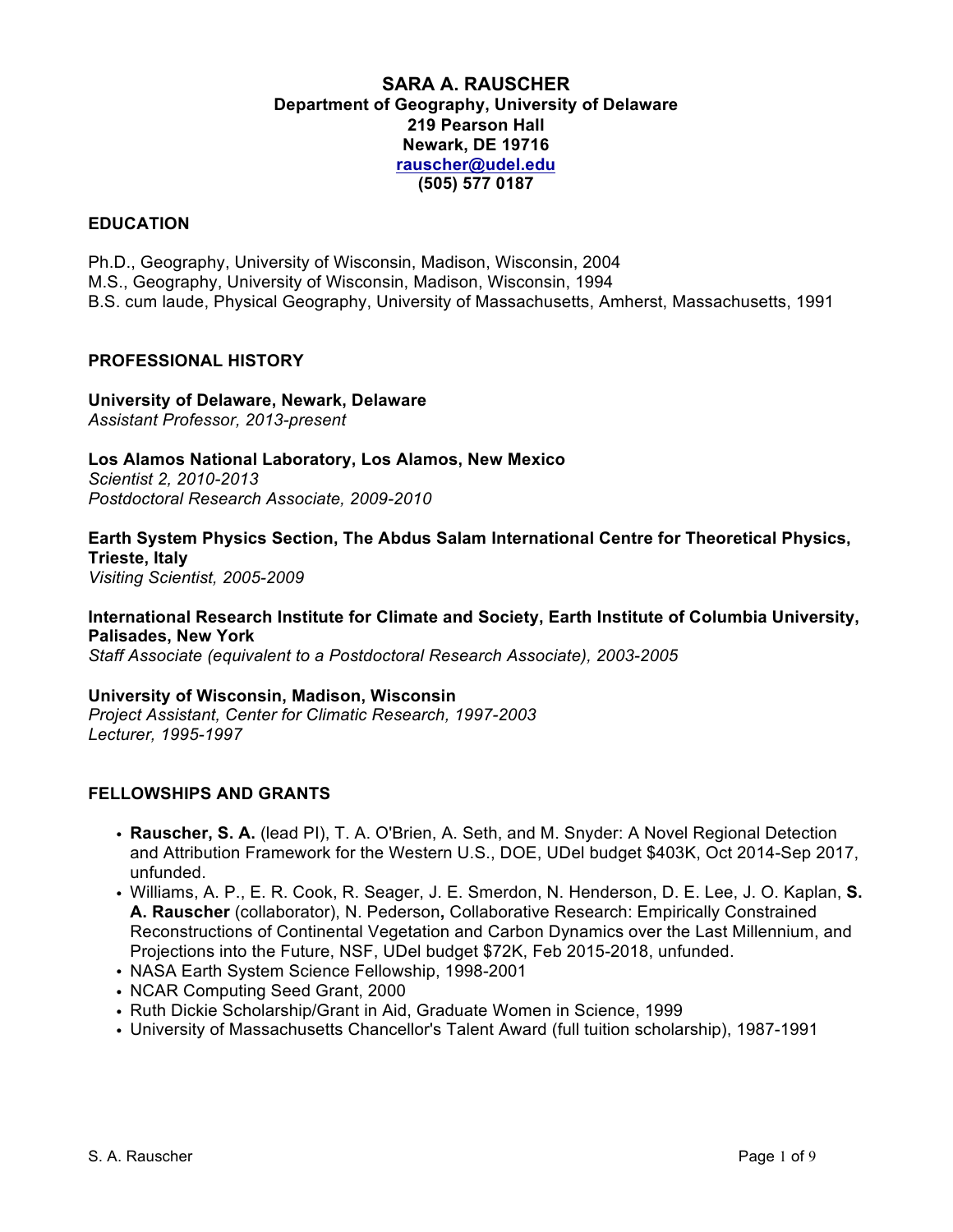# **REFEREED PUBLICATIONS (mentees are underlined)**

### **Published/In Press**

- McDowell, N. G., A. P. Williams, C. Xu, W. T. Pockman, T. Dickman, S. Sevanto, R. Pangle, J. Limousin, J. PLaut, D. Scott Mackkay, J. Ogee, J. C. Domec, C. D. Allen, R. A. Fisher, X. Jiang, J. Muss, D. D. Breshears, **S. A. Rauscher**, and C. Koven (2015): Convergent predictions of massive conifer mortality due to chronic temperature rise. *Nature Climate Change*, in press.
- **Rauscher, S. A.**, X. Jiang, A. S. Steiner, P. Williams, M. Cai, and N. G. McDowell (2015): SST warming patterns and vegetation change. *Journal of Climate*, *J. Climate*, **28**, 7943–7961.
- Sakaguchi, K., L. Ruby Leung, C. Zhao, Q. Yang, J. Lu, S. Hagos, **S. A. Rauscher**, L. Dong, T. D. Ringler, and P. H. Lauritzen (2015) Exploring a multiresolution approach using AMIP simulations. *Journal of Climate, J. Climate*, **28**, 5549–5574.
- **Rauscher, S. A.** and T. D. Ringler (2014): Impact of variable-resolution meshes on midlatitude baroclinic eddies using CAM-MPAS-A. *Monthly Weather Review*, 142, 4256–4268.
- T. A. O'Brien, W. D. Collins, **S. A. Rauscher**, and T. D. Ringler (2014): Reducing the computational cost of the ECF using a nuFFT: A fast and objective density estimation method. *Computational Statistics and Data Analysis*, 79, 222-234.
- Yang, Q., L. R. Leung, **S. A. Rausche**r, T. D. Ringler, and M. A. Taylor (2014): Atmospheric moisture budget and spatial resolution dependence of precipitation extremes in aqua-planet simulations. *Journal of Climate*, 27, 3565–3581.
- Landu K., L.-Y. R. Leung, S. Hagos, V. Vinoj, **S. A. Rauscher**, T. D. Ringler, and M. Taylor (2014) The dependence of ITCZ structure on model resolution and dynamical core in aquaplanet simulations. *Journal of Climate*, 27, 2375–2385.
- *•* Ashfaq, M. S. Gosh, Shih-Chieh Kao, L. C. Bowling, P. Mote, **S. A. Rauscher**, and N. S. Diffenbaugh (2013): Near-term acceleration of hydroclimatic change in the western U.S. *Journal of Geophysical Research, 118,* 10,676–10,693*.*
- Adams, H. D., A. P. Williams, C. Xu, **S. A. Rauscher**, X. Jiang, and N. McDowell, (2013) Empirical and process-based approaches to forest mortality models. *Frontiers in Functional Plant Ecology*, 4, 438.
- O'Brien, T. A., F. Li, W. D. Collins, **S. A. Rauscher**, T. D. Ringler, M. Taylor, S. M. Hagos, and L. R. Leung (2013): Observational constraints on scale awareness: Scale incognizance in CAM and WRF. *Journal of Climate*, http://dx.doi.org/10.1175/JCLI-D-13-00005.1.
- Seth, A., **S. A. Rauscher**, M. Biasutti, A. Giannini, S. J. Camargo, and M. Rojas (2013): CMIP5 projected changes in the annual cycle of precipitation in monsoon regions. *Journal of Climate*, 26, 7328–7351.
- *•* Hagos, Samson, Ruby Leung, **S. A. Rauscher**, Todd Ringler (2013): Error characteristics of two grid refinement approaches in aquaplanet simulations: MPAS-A and WRF. *Monthly Weather Review*, 141, 3022–3036.
- Jiang, X., **S. A. Rauscher**, T. D. Ringler, D. Lawrence, P. Williams, M. Cai, A. S. Steiner, and N. McDowell (2013): Projected future changes in vegetation in western North America in the twentyfirst century. *Journal of Climate*, 26, 3671–3687.
- Williams, A. P., C. D. Allen, A. K. Macalady, D. Griffin, C. A. Woodhouse, D. M. Meko, T. W. Swetnam, **S. A. Rauscher**, R. Seager, H. D. Grissino-Mayer, J. S. Dean, E. R. Cook, C. Gangodagamage, M. Cai, N. G. McDowell (2013): Temperature as a potent driver of regional forest drought stress and tree mortality. *Nature Climate Change*, 3(3), doi:10.1038/nclimate1693.
- **Rauscher, S. A.**, T. D. Ringler, W. C. Skamarock, and A. A. Mirin (2013): Exploring a global multiresolution modeling approach using aquaplanet simulations. *Journal of Climate*, 26, 2432– 2452.
- Elguindi, N., **S. A. Rauscher,** and F. Giorgi (2013): Changes in temperature records over Europe. *Climatic Change*, 117, 415-431.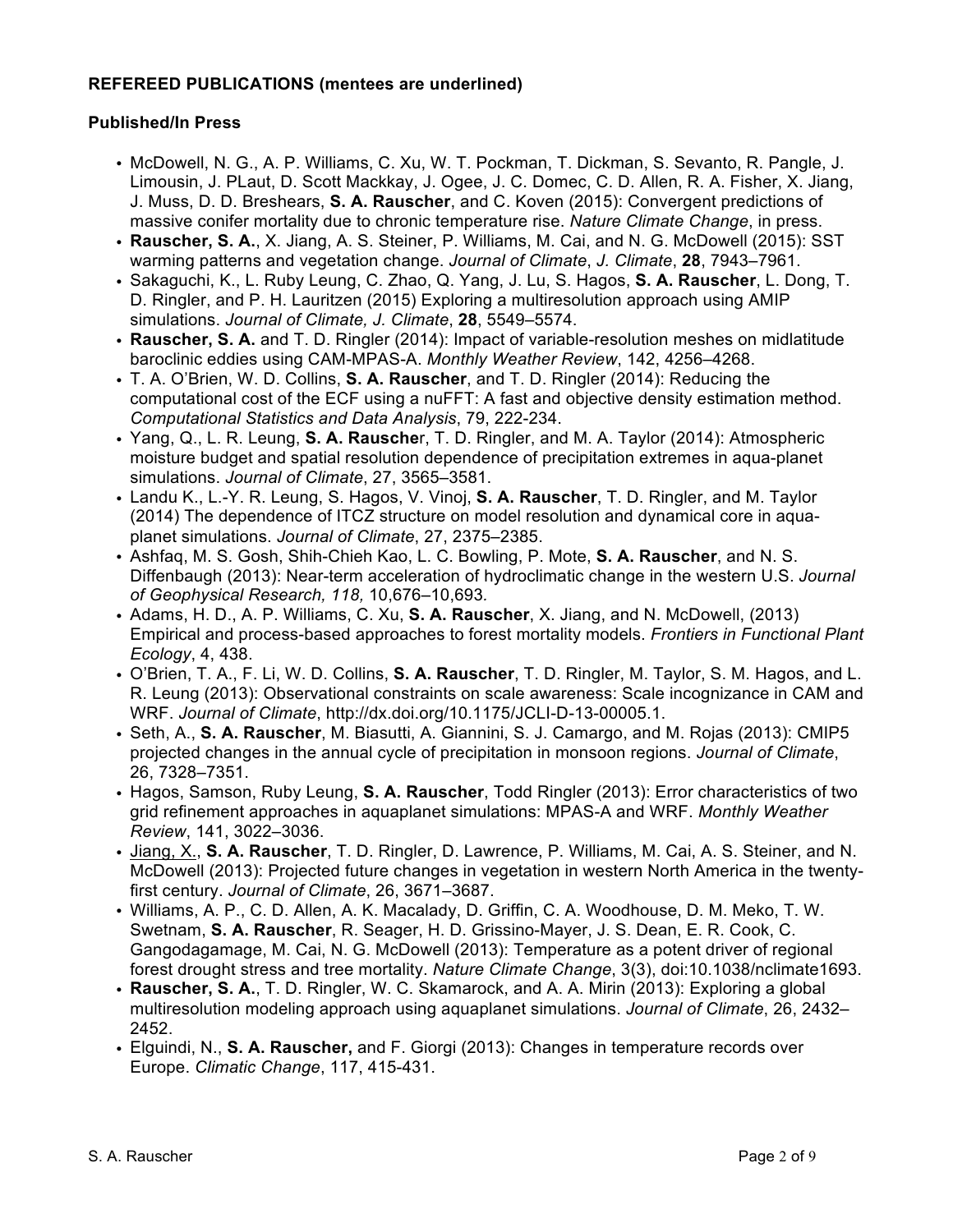- *•* Williams A.P., C. Funk, J. Michaelsen, **S. A. Rauscher,** W. Robertson, T. H. G. Wils, M. Koprowski, Z. Eshetu, and N. J. Loader (2012): Recent precipitation trends in the Greater Horn of Africa and the emerging role of Indian Ocean sea surface temperature. *Climate Dynamics, 39, 2307-2328,* doi: 10.1007/s00382-010-0984-y.
- Diro, G.T., **S. A. Rauscher**. F. Giorgi, and A. M. Tompkins (2012): Sensitivity of mean seasonal climate and diurnal cycle of precipitation over Central America to land surface and prognostic SST schemes in RegCM4. *Climate Research*, 52, 31-48.
- **Rauscher, S. A.**, F. Kucharski, and D. B. Enfield (2011): The role of regional SST warming variations in the drying of Meso-America in future climate projections. *Journal of Climate*, 24, 2003-2016, doi: 10.1175/2010JCLI3536.1.
- Seth, A., **S. A. Rauscher**, M. Rojas, A. Giannini, and S. J. Camargo (2011): Enhanced spring convective barrier for monsoons in a warmer world? *Climatic Change Letters*, 104, 403-414, doi: 10.1007/s10584-010-9973-8.
- *•* Coppola, E., F. Giorgi, **S. A. Rauscher**, and C. Piani (2010): A weighting technique for reproducing the mesoscale signal using an ensemble of 13 RCMs. *Climate Research,* 44, 121- 134.
- **Rauscher, S. A.**, E. Coppola, C. Piani, and F. Giorgi (2010): Resolution effects on regional climate model simulations of seasonal precipitation over Europe. *Climate Dynamics,* 35, 685– 711*,* doi: 10.1007/s00382-009-0607-7.
- Katragkou, E., P. Zanis, I. Tegoulias, D. Melas, I. Kioutsioukis, B. C. Krüger, P. Huszar, T. Halenka, and **S. Rauscher (**2010): Decadal regional air quality simulations over Europe in present climate: near surface ozone sensitivity to external meteorological forcing. *Atmos. Chem. Phys.*, 10, 11805-11821, doi:10.5194/acp-10-11805-2010.
- Artale, V., S. Calmanti, A. Carillo, A. Dell'Aquila, M. Hermann, G. Pisacane, P. M. Ruti, G. Sannino, M. V. Striglia, F. Giorgi, X. Bi, J. S. Pal, and **S. Rauscher** (2009): An atmosphereocean regional climate model for the Mediterranean area: Assessment of a present climate simulation. *Climate Dynamics*, doi: 10.1007/s00382-009-0691-8.
- Seth, A., M. Rojas, and **S. A. Rauscher** (2009): CMIP3 projected changes in the annual cycle of the South American Monsoon. *Climatic Change*, doi: 10.1007/s10584-009-9736-6.
- **Rauscher, S. A.**, and T. D. Ringler (2009): Meeting report: Improving the resolution of climate models to address regional climate change. *EOS*, 90(48), doi:10.1029/2009EO480004.
- **•** Steiner A. L., J. S. Pal, **S. A. Rauscher**, J. L. Bell, N. S. Diffenbaugh, L. C. Sloan, and F. Giorgi (2009): Land surface coupling in regional climate simulations of tropical monsoon systems. *Climate Dynamics*, 33, 869-892, doi:10.1007/s00382-009-0543-6**.**
- **Rauscher, S. A.**, C. Covey, A. Henderson-Sellers, and F. Giorgi (2009): Workshop report: Developing know-how on regional climate change research. *Bulletin of the American Meteorological Society*, 90, 231-234.
- Krüger, B.C., E. Katragkou, I. Tegoulias, P. Zanis, D. Melas, E. Coppola, **S. Rauscher**, P. Huszar, and T. Halenka (2008): Regional decadal photochemical model calculations for Europe concerning ozone levels in a changing climate. Időjárás - *Quarterly* Journal *of the Hungarian Meteorological Service,*112, 285-300.
- Giorgi, F., N. S. Diffenbaugh, X. J. Gao, E. Coppola, S. K. Dash, O. Frumento, **S. A. Rauscher**, A. Remedio, I. Seidou Sanda, A. Steiner, B. Sylla, and A. Zakey (2008): Exploring uncertainties in regional climate change: The regional climate change hyper-matrix framework. *EOS*, 89(45): 445-446.
- **Rauscher, S. A.**, J. S. Pal, N. S. Diffenbaugh, and M. M. Benedetti (2008): Future changes in snowmelt-driven runoff timing over the western US. *Geophysical Research Letters*, 35, L16703, doi:10.1029/2008GL034424.
- Konaré, A., A. S. Zakey, F. Solmon, F. Giorgi, **S. Rauscher**, S. Ibrah, and X. Bi (2008): A regional climate modeling study of the effect of desert dust on the West African monsoon. *Journal of Geophysical Research*, 113, D12206, doi:10.1029/2007JD009322.
- **Rauscher, S. A.**, F. Giorgi, N. S. Diffenbaugh, and A. Seth (2008): Extension and intensification of the Meso-American mid-summer drought in the 21st century. *Climate Dynamics*, 31, 551-571, doi:10.1007/s00382-007-0359-1.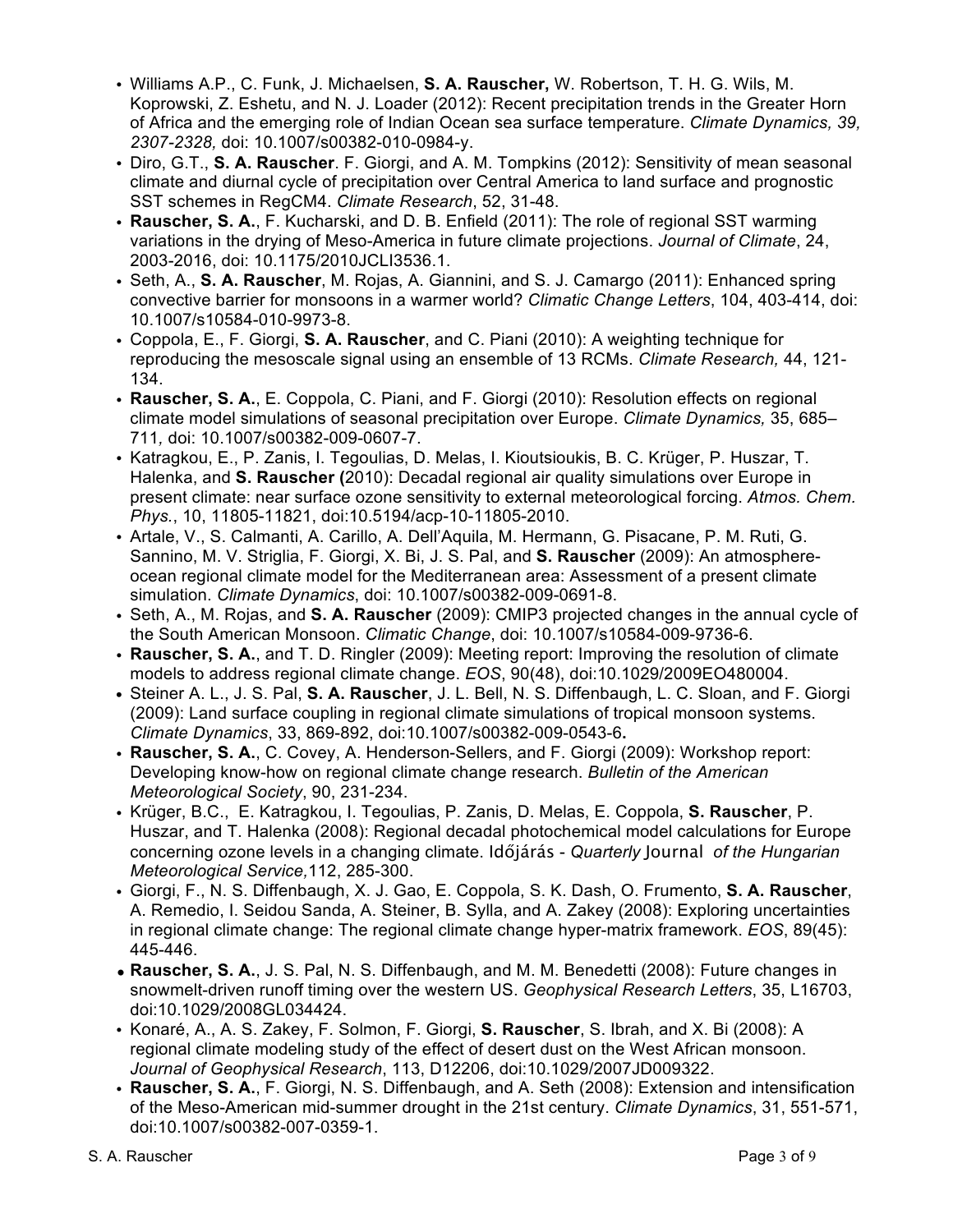- Pal, J. S., F. Giorgi, X. Bi, N. Elguindi, F. Solmon, X. Gao, **S. A. Rauscher**, R. Francisco, A. Zakey, J. Winter, M. Ashfaq, F. S. Syed, J. L. Bell, N. S. Diffenbaugh, J. Karmacharya, A. Konare, D. Martinez, R. P. da Rocha, L. C. Sloan, and A. Steiner (2007): Regional climate modeling for the developing world: The ICTP RegCM3 and RegCNET. *Bulletin of the American Meteorological Society*, 88, 1395-1409.
- **Rauscher, S. A.**, A. Seth, B. Liebmann, S. J. Camargo, and J.-H. Qian (2007): Regional climate model simulated timing and character of seasonal rains in South America. *Monthly Weather Review*, 135(7), 2642-2657.
- Seth, A., **S. A. Rauscher**, S. J. Camargo, J.-H. Qian, and J. S. Pal (2006): RegCM regional climatologies for South America using reanalysis and ECHAM global model driving fields. *Climate Dynamics*, 28, 461-480.
- **Rauscher, S. A.**, A. Seth, J.-H. Qian, and S. J. Camargo (2006): Domain choice in an experimental nested modeling prediction system for South America. *Theoretical and Applied Climatology*, 86, 229-246.

# **In Review**

• **Rauscher, S. A.**, C. Piani, T. A. O'Brien, W. Collins, E. Coppola, and F. Giorgi (2015): Resolution effects on daily precipitation statistics in an ensemble of regional climate models. *Climate Dynamics,* in revision (major).

# **OTHER PUBLICATIONS**

- Elguindi, N., X. Bi, F. Giorgi, B. Nagarajan, J. S. Pal, F. Solmon, **S. A. Rauscher**, and A. Zakey (2007): RegCM Version 3.1 User's Guide. http://users.ictp.it/RegCNET/regcm.pdf.
- Rojas, M., A. Seth, and **S. A. Rauscher** (2006): Relationship between precipitation and moisture flux changes in the SRES A2 scenario for the South American Monsoon region, CLARIS (Europe-South America Network for Climate Change Assessment and Impact Studies) Newsletter. http://www.claris-eu.org/newsletter.
- **Rauscher, S. A.**, and E. E. Small (2000): Simulating the regional climate of tropical South America. Preprints, 10th PSU/NCAR Mesoscale Model Users' Workshop, Boulder, CO, National Center for Atmospheric Research, 155-157.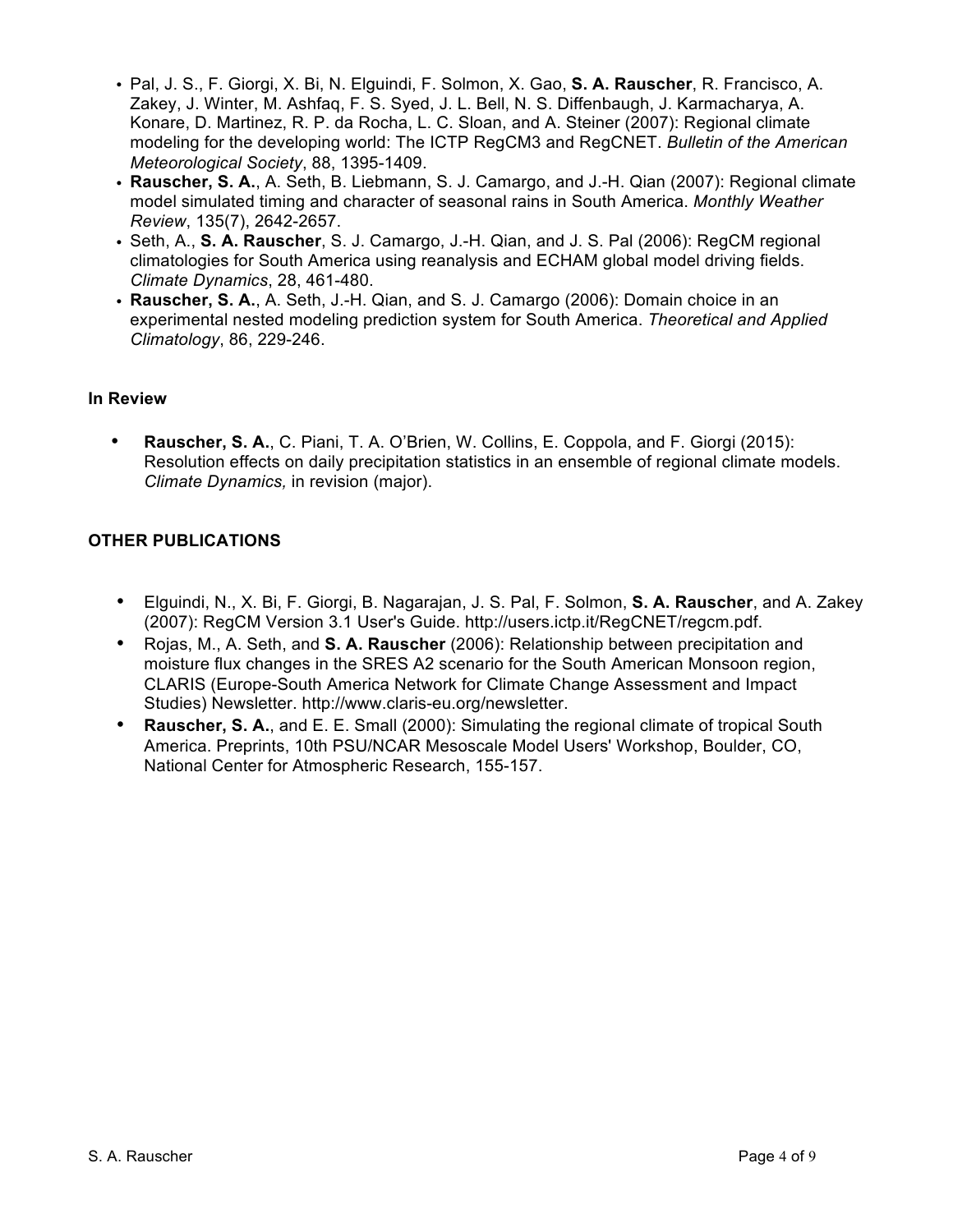# **TEACHING EXPERIENCE**

# **Advising**

### **University of Delaware, Newark, Delaware**

*Graduate Committees*

- PhD Students: Elizabeth (Rachel) Bernstein (graduated), Carly Buxton, Patricia Lawston, Auvi Rahman
- MS Students: Zac Suriano (graduated), Tessa Montini (graduated), Sigourney Stelma (graduated)

#### **Los Alamos National Laboratory, Los Alamos, New Mexico**

*Post-doctoral Advisor*: Li Dong, Xiaoyan Jiang (2011-2012)

#### **Courses**

.

#### **University of Delaware, Newark, Delaware**

*Lecturer for Proseminar in Environmental Science, Fall 2015 (43 credits)*

• Developed and taught writing-intensive senior capstone course for 18 graduating seniors in the Environmental Science program.

#### *Lecturer for Climate and Life, Spring 2014, 2015 (4 credits)*

• Developed and taught introductory climate science course with a lab section to a class of 80 undergraduate students.

#### *Lecturer for Regional Climate Modeling, Fall 2014 (3 credits)*

• Developed and taught graduate-level course on regional climate modeling with a hands-on computing component to 7 graduate students and 1 undergraduate student.

#### *Lecturer for IPCC Seminar (1 credit)*

.

• Co-led (with Brian Hanson and Dana Veron) a graduate seminar with 7 students on the Fifth Assessment Report of the Intergovernmental Panel on Climate Change Working Group 1 Report.

### **Earth System Physics Section, The Abdus Salam International Centre for Theoretical Physics, Trieste, Italy**

*Lab instructor for International Training Course on Usage of Regional Climate Models for Weatherrelated Natural Disaster Prediction (with the Turkish Meteorological Service), Antalya, Turkey, 2007*

• Taught a week-long training workshop on the regional climate model RegCM3 to 25 students, mostly from Turkey and southwestern Asia.

Lab instructor for the Third, Fourth, and Fifth Workshops on the Theory and Use of Regional Climate *Models, ICTP, Trieste, Italy, 2003, 2005, 2007*

• Developed and taught a two-week-long training workshop on the regional climate model RegCM3 to 50 students from developing countries around the world.

#### **University of Wisconsin, Madison, Wisconsin**

*Lecturer for "Quantitative Methods in Geography", 1998 (3 credits)*

• Taught introductory statistics to a class of 40 graduate and undergraduate students.

#### *Lecturer for "Our Hazardous Environment", 1997 (3 credits)*

• Developed and taught mid-level natural hazards course to a class of 60 graduate and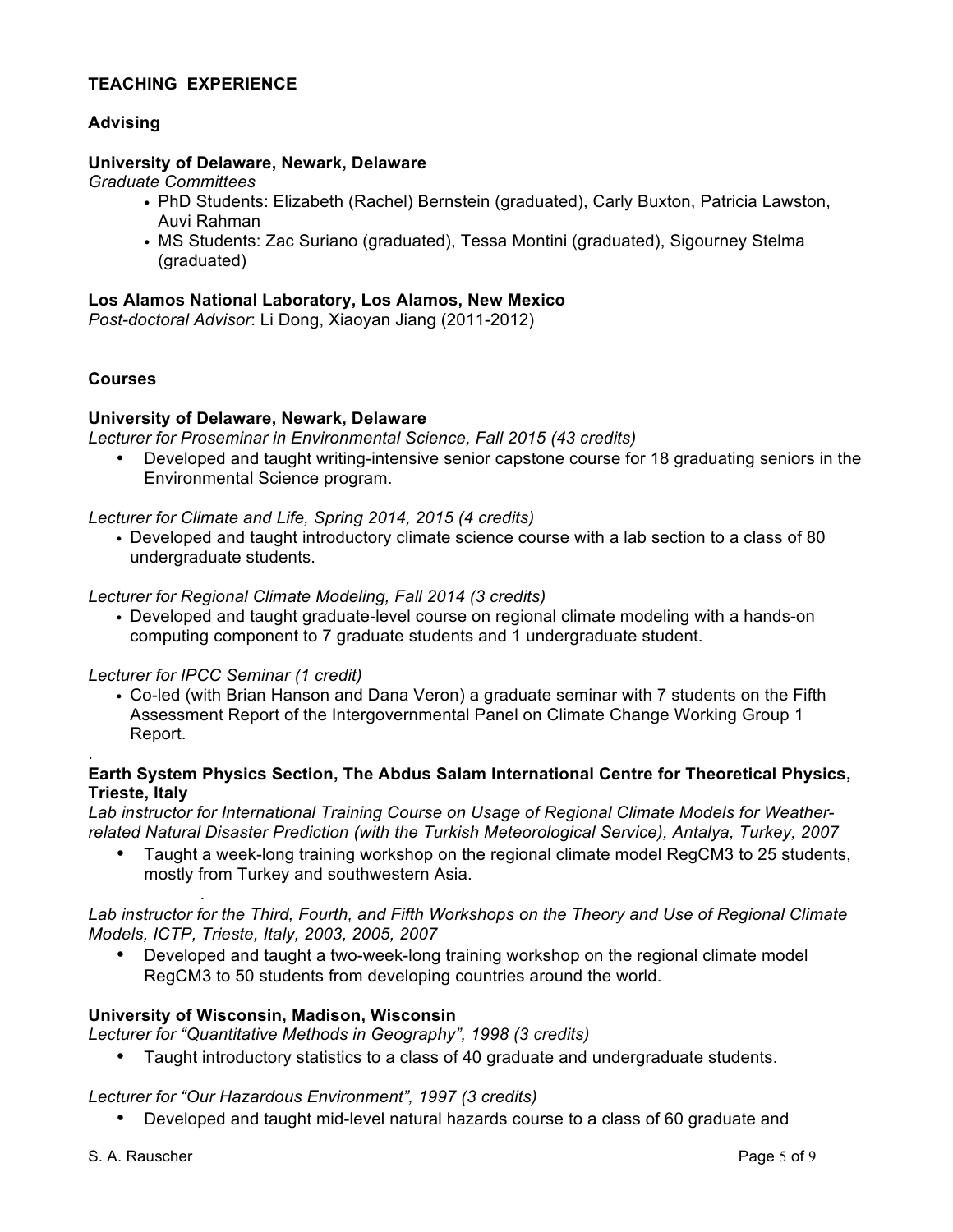undergraduate students.

*Lecturer for "Global Physical Environments", 1995, 1996 (3 credits)*

• Taught and Team-taught (with Vance Holliday) introductory physical geography to over 200 undergraduate students.

# **SERVICE AND PROFESSIONAL ACTIVITIES**

**Affiliations**: Delaware Environmental Institute, Water Science and Policy Program

**Peer Reviewer:** *Bulletin of the American Meteorological Society, Climatic Change, Climate Dynamics, Climate Research, Geophysical Research Letters, Global and Planetary Change, Hydrological Sciences Journal, International Journal of Climatology, Journal of Applied Meteorology and Climatology, Journal of Climate, Journal of Geophysical Research, Journal of Hydrometeorology, Monthly Weather Review, NSF Proposal Reviewer (EaSM), Tellus-A, Theoretical and Applied Climatology*

**Professional Organizations:** American Geophysical Union, Association of American Geographers

### **Session and Workshop Organizer**:

- Bridging Scales in Soil-Plant-Atmosphere Interactions (with D. Levia, R. Vargas, and R. Keim), American Geophysical Union Fall Meeting Session, 2013, San Francisco, CA.
- Geographical dimensions of regional climate change (with A. Seth and N. Elguindi), Association of American Geographers Annual Meeting, 2011, Seattle, WA.
- Simulating the Spatial-Temporal Patterns of Anthropogenic Climate Change II: A Workshop in the Bridging Disciplines, Bridging Scale Series (with T. Ringler), 2011, Los Alamos Institute for Advanced Studies, LANL Center for Nonlinear Studies and New Mexico EPSCoR, Santa Fe, NM.
- Simulating the Spatial-Temporal Patterns of Anthropogenic Climate Change I: A Workshop in the Bridging Disciplines, Bridging Scale Series (with T. Ringler), 2009, Los Alamos Institute for Advanced Studies, LANL Center for Nonlinear Studies and New Mexico EPSCoR, Santa Fe, NM.
- Water Resources in Developing Countries: Planning and Management in a Climate Change Scenario (with S. Sorooshian and E. Coppola), 2009, International Centre for Theoretical Physics, Trieste, Italy.
- Workshop on Aerosol-Climate Interactions: Mechanisms, Monitoring, and Impacts in Tropical Regions (with A.S. Zakey, A. Nenes, E. Coppola, and M. Abdel-Wahab), International Centre for Theoretical Physics and University of Cairo, 2008, Hurghada, Egypt.

# **SKILLS**

### **Scientific**

- Climate Models: CESM, ICTP AGCM (Speedy), MM5, RegCM, WRF
- Programming Languages: Fortran, Perl, Shell Scripting
- Analysis Software: CDO, GrADS, NCL, NCO

#### **Language:** Italian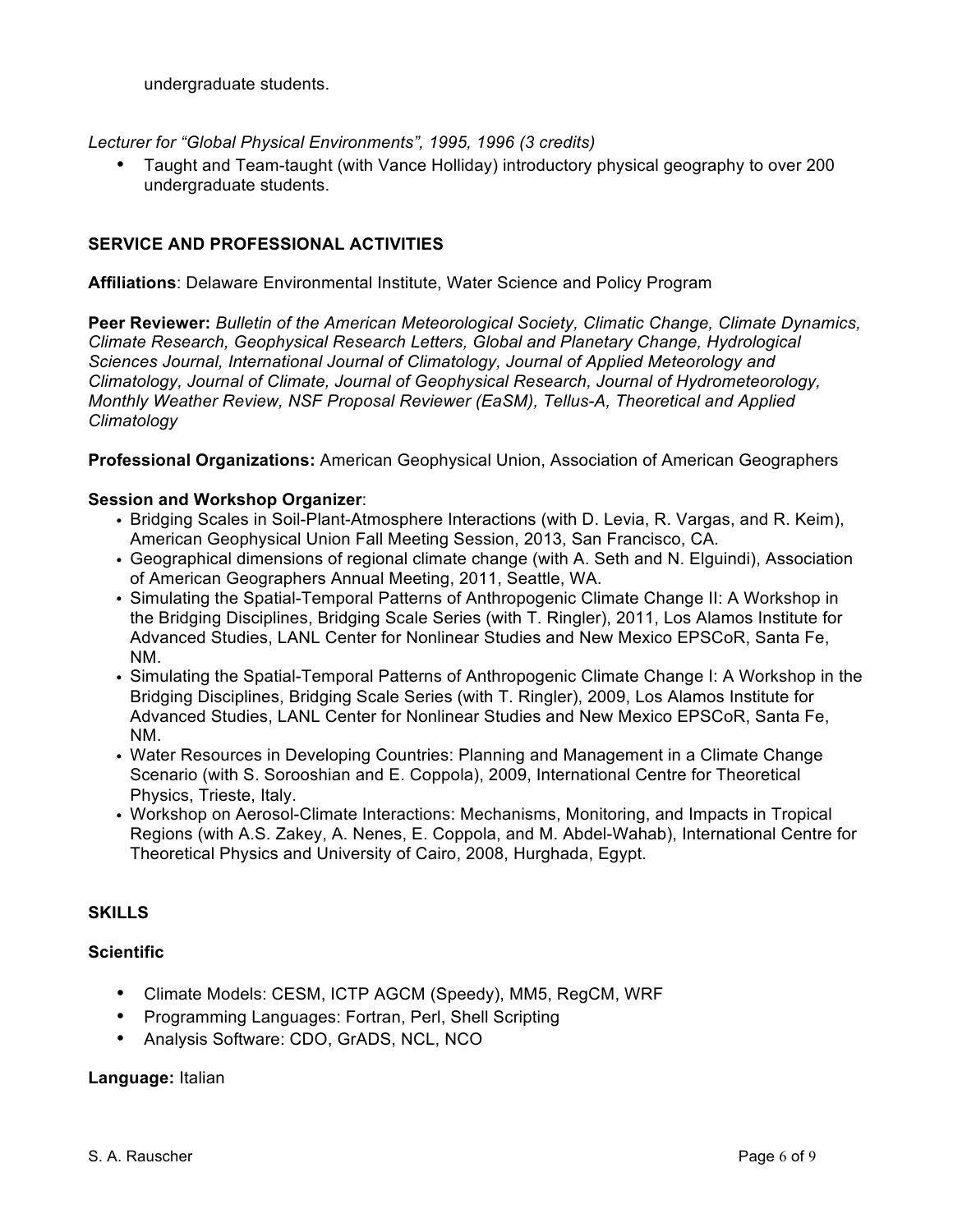# **SELECTED PRESENTATIONS (S. A. Rauscher presenter)**

# **Invited**

- Rauscher, S. A. "Resolution effects on climate model simulations of precipitation," First Workshop on Climate Change, Variability, and Modeling over Mexico and Central America, Ensenada, Mexico (November 2014).
- Rauscher, S. A. "Coupled model projections of climate change over Mexico, Central America, and the Caribbean," First Workshop on Climate Change, Variability, and Modeling over Mexico and Central America, Ensenada, Mexico (November 2014).
- Rauscher, S. A., "Evaluating a multi-resolution approach to regional climate simulation," Department of Geography, University of Wisconsin, Madison, WI (January 2014).
- Rauscher, S. A., "Postdoc Confidential," Department of Geography, University of Wisconsin, Madison, WI (January 2014).
- Rauscher, S. A. "Evaluating a multi-resolution approach to regional climate simulation," Department of Geology, University of Delaware, Newark, DE (October 2013).
- Rauscher, S. A., "Exploring a global multi-resolution modeling approach using a hierarchical evaluation framework," Department of Geography, University of Delaware, Newark, DE (December 2012).
- Rauscher, S. A., F. Kucharski, and D. B. Enfield, "The role of regional SST warming variations in the drying of Meso-America in future climate projections," Workshop on Hierarchical Modeling of Climate, International Centre for Theoretical Physics, Trieste Italy, (July 2011).
- Rauscher, S. A., Todd Ringler, Bill Skamarock, Art Mirin, "Analysis of the MPAS hydrostatic dynamical core in aqua-planet mode," Workshop on Hierarchical Modeling of Climate, International Centre for Theoretical Physics, Trieste Italy, (July 2011) (invited poster).
- Rauscher, S. A. "Why dry? Understanding future climate change over Meso-America," Department of Earth Sciences, University of Southern California, Los Angeles, CA (April 2010).
- Rauscher, S. A., C. Piani, E. Coppola, and F. Giorgi, "Resolution effects on regional climate model simulations over Europe," Los Alamos National Laboratory, Los Alamos, NM (November 2008).
- Rauscher, S. A., F. Giorgi, N. S. Diffenbaugh, and A. Seth, "Extension and intensification of the meso-American mid-summer drought in the 21st century," Department of Geography, University of California-Santa Barbara, Santa Barbara, CA (January 2008).
- Rauscher, S. A., F. Giorgi, N. S. Diffenbaugh, and A. Seth, "Extension and intensification of the meso-American mid-summer drought in the 21st century," Department of Geography, University of New Hampshire-Durham, Durham, NH (January 2008).
- Rauscher, S. A., F. Giorgi, N. S. Diffenbaugh, and A. Seth, "Extension and intensification of the meso-American mid-summer drought in the 21st century," Workshop on Comprehensive Research Results, Asia-Pacific Network for Global Change Research (APN) CAPABLE project, Kathmandu, Nepal (June 2007).
- Rauscher, S. A., A. Seth, B. Liebmann, J.-H. Qian, and S. J. Camargo, "Regional climate model simulated timing and character of seasonal rains in South America," Asia-Pacific Network for Global Change Research (APN) CAPABLE project, Kathmandu, Nepal (June 2007).
- Rauscher, S. A., A. Seth, B. Liebmann, J.-H. Qian, and S. J. Camargo, "Sub-seasonal rainfall statistics from a regional climate model for South America: Does improved resolution add value?" Third Workshop on the Theory and Use of Regional Climate Models, Abdus Salam International Centre for Theoretical Physics, Trieste, Italy (June 2006).
- Rauscher, S. A., A. Seth, B. Liebmann, "Regional climate model simulated timing and character of seasonal rains in South America," Department of Earth and Atmospheric Sciences, Cornell University, Ithaca, NY (May 2005).
- Rauscher, S. A. "Modeling the effects of deforestation on Climate: Does scale matter?"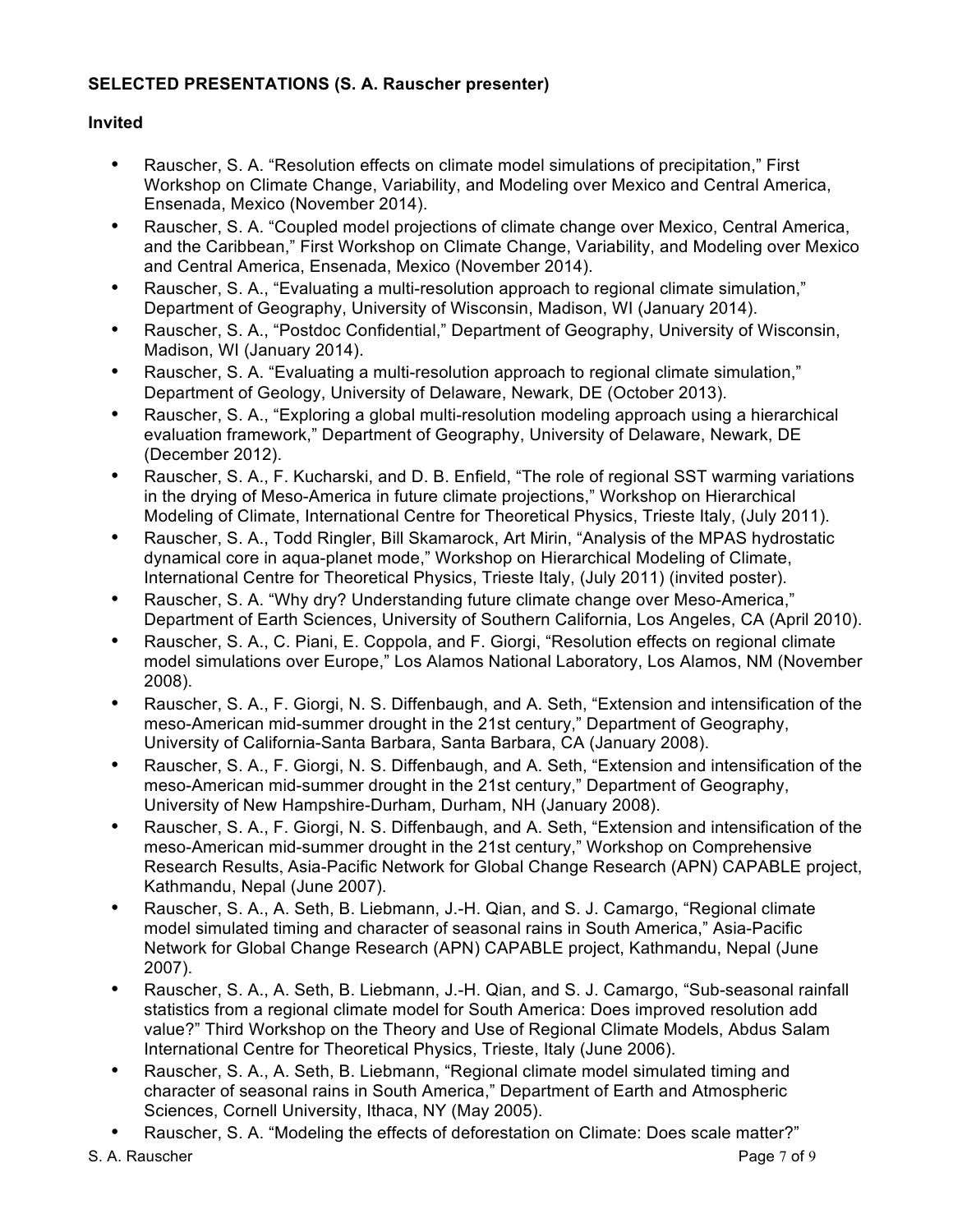Department of Geography, University of Florida-Gainesville, Gainesville, FL (February 2005).

- Rauscher, S. A., A. Seth, J.-H. Qian, and S. J. Camargo, "Choosing a domain for regional climate model studies over South America," Second Workshop on the Theory and Use of Regional Climate Models, Abdus Salam International Centre for Theoretical Physics, Trieste, Italy (June 2004).
- Rauscher, S. A. "Climate and deforestation: Does scale matter?" International Research Institute for Climate and Society, Columbia University, Palisades, NY (July 2003).

# **Contributed (S. A. Rauscher presenter)**

- Rauscher, S. A., T.D. Ringler, and L. Dong, "A first look at multi-resolution AMIP simulations with CAM-MPAS," CESM Atmosphere Working Group Meeting, Boulder, CO (January 2013).
- Rauscher, S. A., T.D. Ringler, W. Skamarock, and A. A. Mirin, "Exploring a Global Multi-Resolution Modeling Approach Using Aquaplanet Simulations," The 17th Annual CESM Workshop, Breckenridge, CO (June 2012). (poster)
- Rauscher, S. A. and A. Seth "CMIP5 projected changes in precipitation over Meso-America," WCRP Workshop on Coupled Model Intercomparison Project Phase 5 (CMIP5) Model Analysis, Honolulu, HI (March 2012). (poster)
- Rauscher, S. A., Todd Ringler, Bill Skamarock, Art Mirin. "Towards testing regional methodologies within a single dynamical framework: MPAS-A in aquaplanet mode," Simulating the Spatial-Temporal Patterns of Anthropogenic Climate Change: A Workshop in the Bridging Disciplines, Bridging Scale Series, Santa Fe, NM (August 2011).
- Sara A. Rauscher, Todd Ringler, Bill Skamarock, Art Mirin. "Analysis of the MPAS hydrostatic dynamical core in aqua-planet mode," The 16th Annual CESM Workshop, Breckenridge, CO (June 2011). (poster)
- Rauscher, S. A., F. Kucharski, and D. B. Enfield, "The Role of Regional SST Warming Variations in the Drying of Meso-America in Future Climate Projections," American Geophysical Union, San Francisco, CA (December 2010).
- Rauscher, S. A., A. Seth, T. D. Ringler, M. Rojas, and B. Liebmann, "Earlier North American Onset in a warmer world?" American Geophysical Union, San Francisco (December 2009).
- Rauscher, S. A., "Impacts of climate change on water resources in western North America," Water Resources in Developing Countries: Planning and Management in a Climate Change Scenario, Abdus Salam International Centre for Theoretical Physics, Trieste, Italy (April 2009).
- Rauscher, S. A., C. Piani, E. Coppola, and F. Giorgi, "Resolution effects on regional climate model simulations over Europe," ENSEMBLES General Assembly, Santander, Spain (October 2008).
- Rauscher, S.A., F. Giorgi, and N.S. Diffenbaugh, "Regional-scale processes associated with future summer drying over Central America," European Geosciences Union General Assembly, Vienna, Austria (April 2008).
- Rojas, M., and S. A. Rauscher, "South American Monsoon onset changes," WCRP and ICTP Interpreting Climate Change Simulations: Capacity Building for Developing Nations Seminar, Abdus Salam International Centre for Theoretical Physics, Trieste, Italy (November 2007).
- Rauscher, S. A., F. Giorgi, and N. S. Diffenbaugh, "Changes in 21st century summer rainfall over Central America in the IPCC AR4 simulations," American Geophysical Union, San Francisco, CA (December 2006).
- Rauscher, S.A., A. Seth, B. Liebmann, J.-H. Qian, and S. J. Camargo, "Sub-seasonal rainfall statistics from a regional climate model for South America: Does improved resolution add value?" Eighth International Conference on Southern Hemisphere Meteorology and Oceanography, Foz do Iguaçu, Paraná State, Brazil (April 2006).